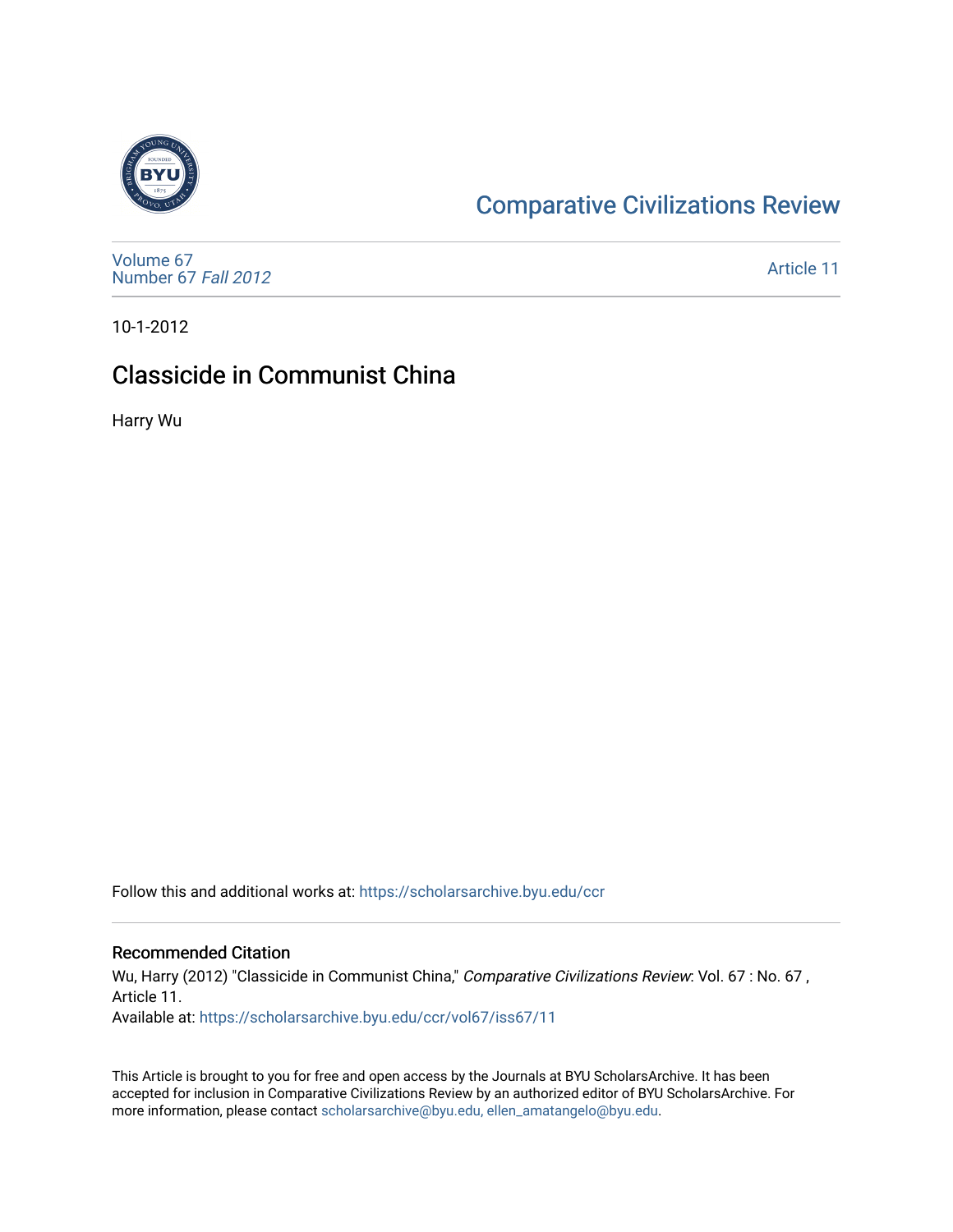## **Classicide in Communist China**

### Harry Wu

Since the establishment of the People's Republic of China (PRC) in 1949, China has known only one form of government: the authoritarian communism of Mao Zedong. Although China has undergone 30 years of major social and economic transitions, from a political standpoint, the fundamental system of dictatorship established by Mao Zedong has not changed. Why? Because China's leaders are deeply afraid of falling from power and allowing real freedom, democracy, and human rights to flourish.

The Party of Hu Jintao and Wen Jiabao is the party of Mao Zedong. We cannot just forget the crimes committed against humanity over the course of its 60-year history. The world rightfully remembers the tragedy of the Holocaust where around 20 million were killed. But many in the West do not realize that genocide has taken place on an even greater scale in the People's Republic of China. Under Mao's reign, it is estimated that 65 million people died of unnatural causes- many of whom were killed because of their class background.

"Genocide," as defined by the United Nations, "involves acts committed with the intent to destroy a national, ethnic, racial or religious group." The methods of genocide are not limited to killing, but also include mental harm and restrictions on people's rights and freedoms. The brutal and widespread "classicide" committed by the Chinese government was indeed genocide.

What is classicide? In order to consolidate his power, Mao Zedong implemented a nation-wide ideology to undermine those who previously held power. According to the Chinese Communist Party's revolutionary theory, society is composed of different classes of people who can be divided into two major groups: the exploiting class and the exploited. The Communist Party sought to exterminate the "exploiting classes," so it launched a political campaign to determine the political and social status of individuals. According to each individual's possession of land, capital, property, and income (as well as the situation of their family members), everyone in the country was designated as a member of the landlord class, the rich peasant class, the middle peasant class, or the poor worker and peasant classes.

The poor classes were praised for their humble way of life and work ethic, and so they willingly supported the Communist Party. Meanwhile, the landowners, the wealthy, the intellectual elite, and the remnants of Chiang Kai-shek's Nationalist government were demonized and persecuted as "black classes". Not only was their property seized, but they were sent to do the most difficult and dangerous manual labor in the countryside. Some of these people were beaten to death during various political movements, and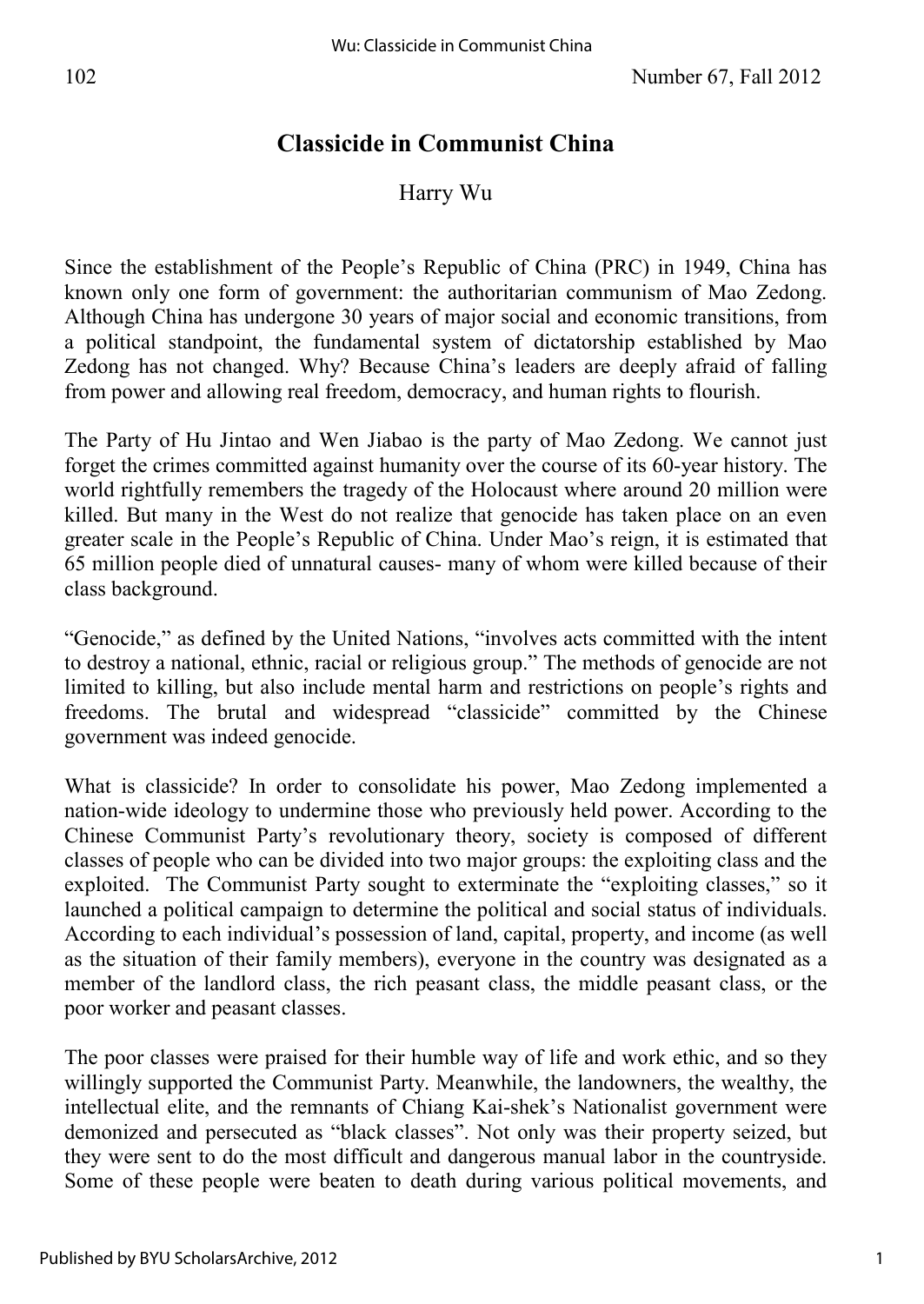many were sent into the Laogai – China's forced labor prison system.

The Communist Party proclaimed that class struggle was necessary for promoting social development, and said that the violence which ensued was necessary to establish a proletarian socialist state. According to research, in 1949 there were around 10 to 15 million members of the landlord and rich peasant classes nationwide. By the end of the 1970s, when the Cultural Revolution had ended, only 10 to 15 percent of them remained alive.

\*\*\*

As for myself, I made some comments in a student political meeting at my university: I criticized the Soviet suppression in Budapest in 1956. I also disagreed with those Communist Party members who treated the common people as second-class citizens. Because of these remarks, I was labeled a "Bourgeois-Counterrevolutionary-Rightist". In 1960, I was sentenced to life in the Laogai. At the time, I could not believe this injustice, but afterwards I realized that there were other reasons I had become a target. My father was a banker who was already considered a counter-revolutionary due to his capitalist ways and contact with people overseas. The children of "rightists" were often deemed to be "historical counter-revolutionaries", and so they also suffered a similar fate.

From the 1950s to the 1970s, nationwide, an individual's class background was greatly emphasized in terms of the distribution of work, promotion in employment, and acceptance into schools, the Communist Party, and other organizations; many were sent to the Laogai prisons to work. In addition to my father's bad reputation, being baptized Catholic was another strike against me. At a time when all religion was frowned upon, Christianity in particular was viewed as an invasion of imperialist Western ideas.

Mao Zedong had stipulated that 5% of intellectuals must be "rightists," so at least two people in our class had to wear this label. Only two others among the 30 students had a negative class background like mine. The "rightist" label was also given to a classmate from Shanxi Province who came from a landlord family. But even those from the targeted classes who managed to avoid persecution during the Anti-Rightist Campaign were not able to escape the Cultural Revolution unscathed.

All throughout the Cultural Revolution, elimination of the targeted classes continued. Under Mao Zedong's direction, the Red Guards – made up of Chinese youth who held the "Revolutionary Quotations of Mao Zedong" in hand – incited violence and social chaos. On August 18, 1966 in Beijing, Mao Zedong directly called on the Red Guards to "make revolution." Beginning in schools, the Red Guards soon took to the streets to annihilate "class enemies" and the exploiting classes.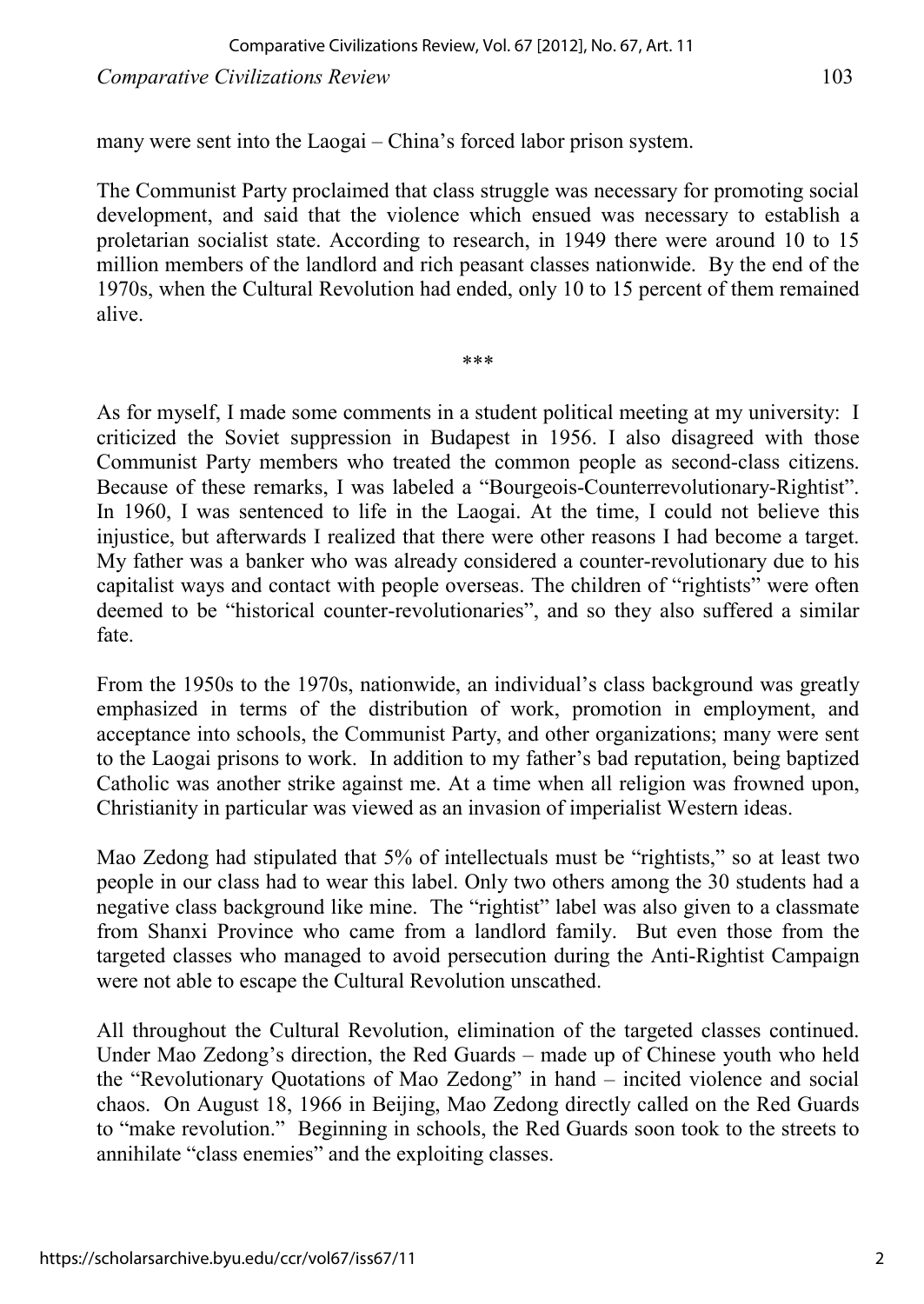From August 18 to the end of September, 1966, 1,714 of the "five black elements" were beaten to death, but there are no statistics for how many were killed or injured, how many had their homes searched and their property confiscated, and how many were sent off to the Laogai. This kind of annihilation was carried out throughout the country.

Only in the 1980s did the Chinese Communist Party make new policies removing the "Hats", or labels, of "landlord" or "rich peasant" or "rightist" from the survivors of these groups. But this came too late; nearly all members of the landlord and rich peasant classes in the countryside had been exterminated during the preceding 30 years. As of today, no one has been put on trial for these atrocities.

\*\*\*

Tyrannical governments all need a system of suppression to maintain power. Hitler had the concentration camps, and Stalin had the Gulag. Similarly, since the dawn of the People's Republic of China, Chinese authorities have never hesitated to use forced labor prison camps in their efforts to maintain political control. In China, they are called the "Laogai". Literally, the word means "reform through labor," but it has come to stand for the regime's vast system of politically-imposed slavery. Laogai forced labor prisons were a major tool used to eliminate political opposition, and the system continues to thrive today.

Communist Party leaders demand that the Laogai must produce two kinds of "products": the first includes agricultural, industrial, and consumer products needed to fuel the nation's economy. The second is the man himself - the "reformed socialist person." The extermination of thought is possibly the greatest invention of the Chinese Communist Party. "Thought reform", as CCP officials say, is: "The use of forced labor to reform the thinking of criminals and transform them into self-dependent, socialist new men." This is brainwashing! The CCP wants all prisoners, from thieves and murderers to political and religious "criminals", to abandon their political or religious beliefs, reform their incorrect social views, and live life according to the tenets of Communist rule. They must learn to support the Party while in prison, or else they will not gain release. Should they dare to voice any public criticisms of the government, they could find themselves locked in prison again.

\*\*\*

Many Western academics choose to ignore the significance of the Laogai, even though it has existed for more than 60 years. The Laogai Research Foundation estimates that since 1949, almost 50 million people have been thrown into the Laogai. However, all information related to the Laogai is treated as a state secret, and so no one can know the real number. Ignoring the Laogai will have devastating effects. Just as China's economy is now booming, Germany's economy expanded by 73 percent from 1933 to 1937, and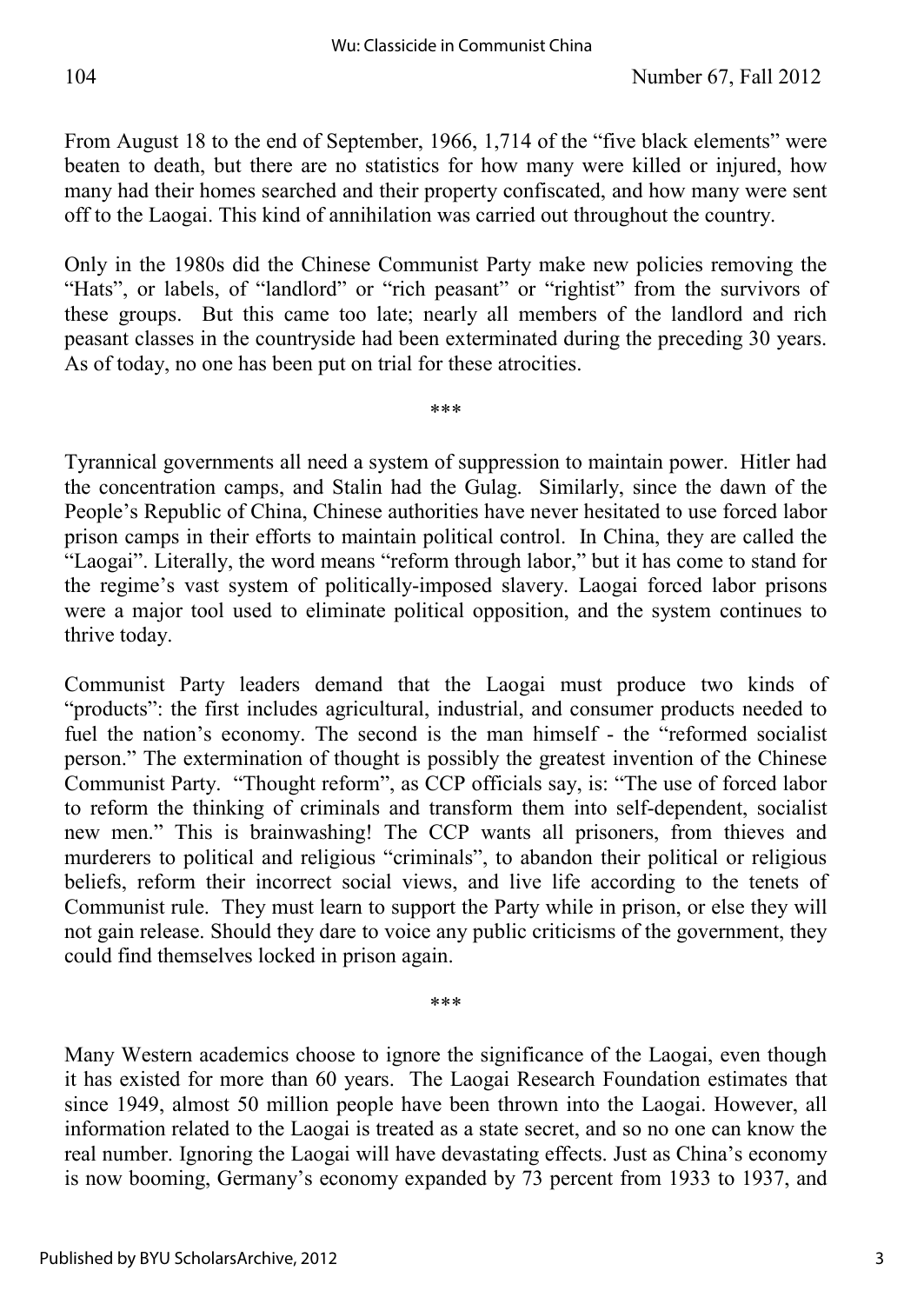*Comparative Civilizations Review* 105

most Germans agreed with Hitler's policies. Meanwhile, foreign businessmen cooperated with German companies. No nation saw any reason to boycott the 1936 Olympic Game in Berlin. Not until 1939, when Germany invaded Poland, did the world realize Hitler's intent. Only when people were liberated from the concentration camps did the world began to fully understand the scale of this atrocity.

Thankfully, we have witnessed the end of the Hitler and Stalin regimes, but in China, the world's most extensive system of forced labor camps persists. We cannot condemn the atrocities committed in the camps of Hitler and Stalin but ignore the continuing brutality of the Laogai. The U.S. never dreamed of doing business with the Soviet Union during the Cold War, especially in the fields of science and technology. Yet business with China is ever-increasing, even as the rising global power becomes a major security threat to the U.S. and other democratic nations.

Capitalism is growing widely and rapidly in China today. In 1978, Deng Xiaoping put aside communist economic ideology in favor of capitalism. But this was not to be Western capitalism as we know it; it is capitalism under the limitations of a one-party state. Yet this totalitarian "communist" regime is not bad for business, because the government controls the land and the market. Meanwhile, cooperation with foreign companies is at an all-time high and the economy's growth rate is holding strong. However, the leadership in Beijing is not only using this money to strengthen its control over the Chinese people: it is also giving China unmatched bargaining power in its foreign relations.

By now, we know that capitalism does not automatically bring about democracy and freedom. Today in China, those with wealth are largely those with political power. And conveniently, the flag of class struggle is no longer raised. Having eliminated a large portion of the nation's intellectuals and capitalists, Communist Party members and their offspring have filled the void created by decades of slaughter. Of course, what is ironic is that the new China is built upon the idea which Mao Zedong hated. Class divisions in Chinese society have become increasingly apparent. The working class, held up on such a high pedestal throughout Mao's reign, is in fact struggling to get by as Chinese government officials get rich from corrupt business deals.

China's future leader Xi Jinping will not change the existing political system. Did we ever hear Deng Xiaoping, Jiang Zemin or Hu Jintao publicly condemn Mao Zedong, who died back in 1976? No, because China is not a "former" communist country. Modern China remains under the firm control of the Chinese Communist Party. Its core ideology is incompatible with freedom and democracy. We can see from the suppression of contemporary democracy and human rights activists, and from the recent tide of Tibetan self-immolations, that there has been no improvement of freedom of expression, assembly, or religion. The situation is getting worse.